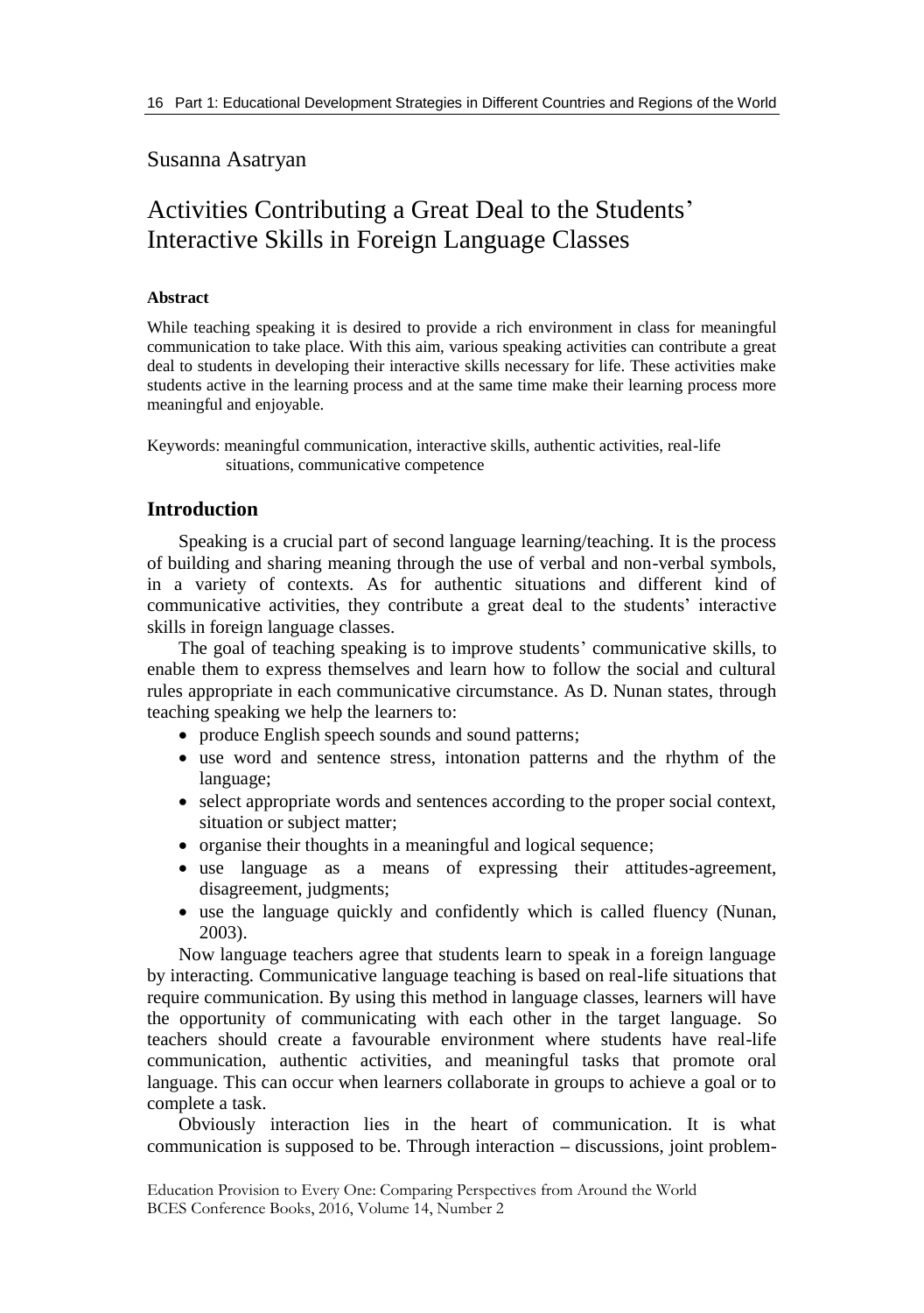solving tasks or dialogues, students can enlarge their language store as they produce or exchange authentic ideas, language material within authentic situations. Students use all they possess of the language **–** all they have learned or casually absorbed in real-life context. Even at an elementary stage, they learn in this way to exploit the elasticity of the language. In his book on speaking, S. Thornbury suggests various dimensions of different speaking events in order to describe different speaking genres (Thornbury, 2010, pp. 13-14). For example, a distinction should be made between transactional and interpersonal functions. Transactional function has its main purpose **–** conveying or exchanging information, whereas the interpersonal function is all about maintaining and sustaining good relations between interlocutors/communicators.

In the scope of this article we come across with several communicative activities that can serve as corner-stones for building and implementing an interaction in the language classroom.

## **Discussion**

Discussion can be held for various reasons. The students may arrive at a conclusion, share ideas about an event, or find solutions in their discussion groups. Students can become involved in agree/disagree discussions. In this type of discussions, the teacher can form groups of students, preferably 4 or 5 in each group, and provide controversial sentences like "*People learn best when they read vs. people learn best when they travel*". Then each group works on their topic for a given time period, and presents their opinions to the class. It is essential that the speaking should be equally divided among group members. At the end, the class decides on the winning group who defended the idea in the best way. This activity fosters critical thinking and quick decision making, and students learn how to express and justify themselves in polite ways while disagreeing with the others.

For efficient group discussions, it is always better to form not large groups, because shy students may avoid contributing in large groups. The group members can be either assigned by the teacher or the students may determine it by themselves, but groups should be rearranged in every discussion activity so that students can work with various people and learn to be open to different ideas. Lastly, in class or group discussions the students should always be encouraged to ask questions, paraphrase ideas, express support, check for clarification, and so on.

Some discussions just happen in the middle of lessons; they are **unprepared** by the teacher, but, if encouraged, can provide some of the most enjoyable and productive speaking in language classes. Their success will depend upon our ability to prompt and encourage and, perhaps, to change our attitude to errors and mistakes from one minute to the next. Pre-planned discussions, on the other hand, depend for their success upon the way we ask students to approach the task in hand.

Below we suggest the following topics that might evolve discussion in the classroom:

- *Breakfast is the most important meal of the day.*
- *Studying grammar is more important than practicing conversation skills.*
- *Television is the leading cause of violence in today's society.*
- *Smoking should be permitted in public places.*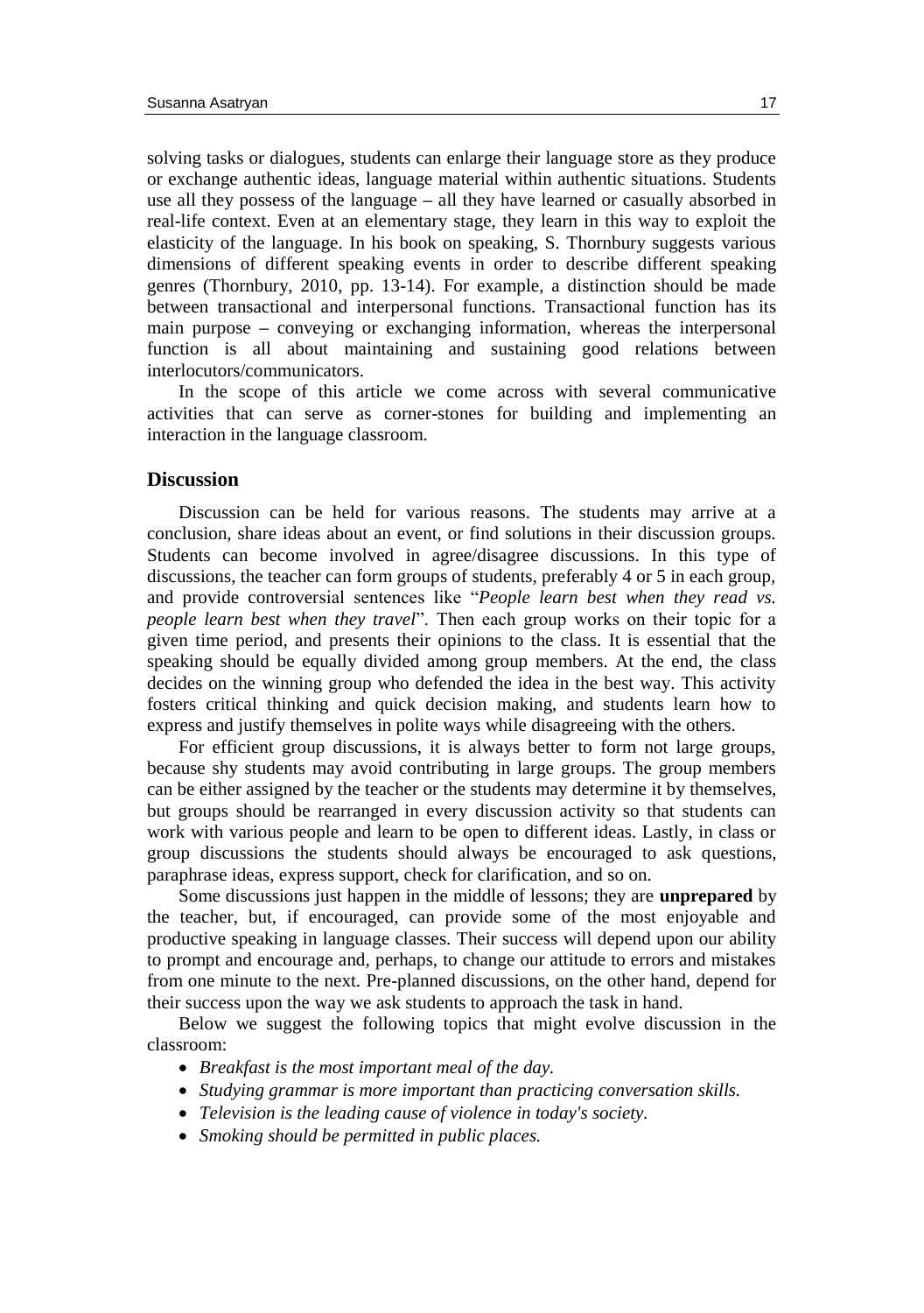- *Females are better students than males.*
- *Reading English is more difficult than writing English.*
- *Summer is the best season of the year.*
- *Children under 13 should not be allowed to babysit.*
- *High school students should wear uniforms.*
- *The government should pay for post-secondary education.*

# **Situation**

Communicative language teaching makes use of real-life situations that enhance communication. The teacher must set up a variety of situation that students are likely to encounter in real life, and students' motivation to learn comes from their desire to communicate in meaningful ways about meaningful topics (Brown, 2010).

We suggest the following topics for situations to organise in class:

- *Someone asks you a question you do not want to answer. What do you say?*
- *You forgot your mother's birthday. What do you say when you see her?*
- *You want to buy an item located behind the cashier. What do you say?*
- *The man in the seat next to you is smoking. What do you say?*
- *Your child is playing with matches. What do you say?*
- *You need more time to finish an exam. What do you say to the teacher?*

#### **Questionnaires**

Questionnaires are useful because, by being pre-planned, they ensure that both questioner and respondent have something to say to each other. Depending upon how tightly designed they are, they may well encourage the natural use of certain repetitive language patterns **–** and thus can be situated in the middle of our communication continuum.

Students can design questionnaires on any topic that is appropriate. As they do so, the teacher can act as a resource, helping them in the design process. The results obtained from questionnaires can then form the basis for written work, discussions or prepared talks.

## **Information gap**

In this activity students are supposed to work in pairs. One student has the information that other partner does not have and the partners will share their information. Information gap activities serve many purposes such as solving a problem or collecting information. Also, each partner plays an important role because the task cannot be completed if the partners do not provide the information the others need. These activities are effective, as all participants have an opportunity to talk extensively in the target language.

## **Brainstorming**

On a given topic, students can produce ideas in a limited time. Depending on the context, either individual or group brainstorming is effective and learners generate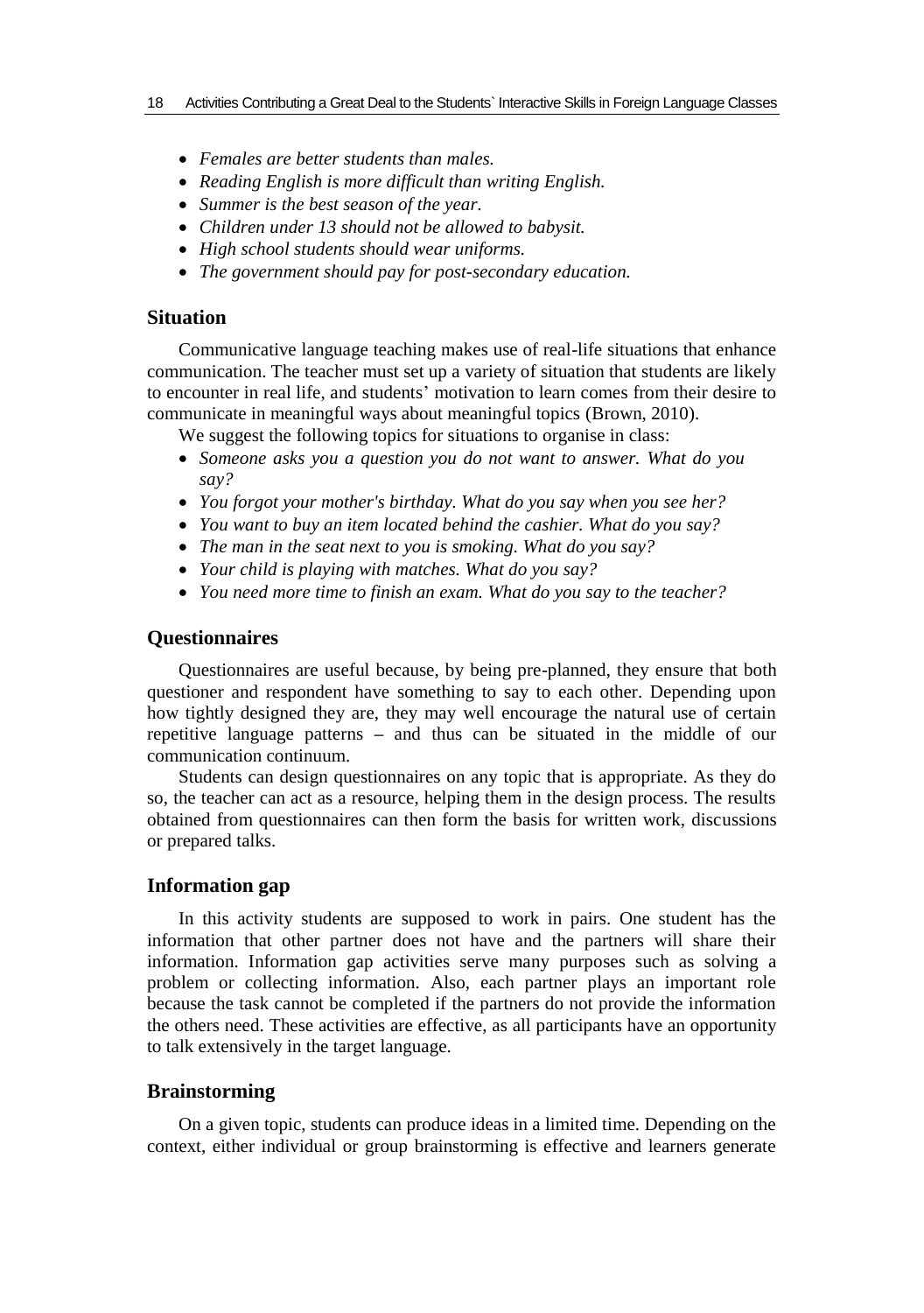ideas quickly and freely. The good characteristics of brainstorming are that the students are not criticised for their ideas so they are free to share new ideas.

### **Story telling**

Students can briefly summarise a tale or story they heard from somebody beforehand, or they may create their own stories to tell their classmates. Story telling fosters creative thinking. It also helps students express ideas in the format of beginning, development, and ending. Students also can tell riddles or jokes. For instance, at the very beginning of each class session, the teacher may call a few students to tell short riddles or jokes as an opening. In this way, not only will the teacher address students' speaking ability, but also get the attention of the class.

#### **Interviews**

Students can conduct interviews on selected topics with various people. Conducting interviews with people gives students a chance to practice their speaking ability not only in class but also outside and helps them becoming socialized. After interviews, each student can present his or her study to the class. Moreover, students can interview each other and "introduce" his or her partner to the class.

#### **Story completion**

This is a very enjoyable, whole-class, free-speaking activity for which students sit in a circle. For this activity, a teacher starts to tell a story, but after a few sentences he or she stops narrating. Then, each student starts to narrate from the point where the previous one stopped. Each student is supposed to add from four to ten sentences. Students can add new characters, events, descriptions and so on.

## **Reporting**

Before coming to class, students are asked to read a newspaper or magazine and, in class, they report to their friends what they find as the most interesting news. Students can also talk about whether they have experienced anything worth telling their friends in their daily lives before class.

## **Playing cards**

In this game, students should form groups of four. Each suit will represent a topic. For instance:

- **Diamonds**: Earning money.
- **Hearts**: Love and relationships.
- **Spades**: An unforgettable memory.
- **Clubs**: Best teacher.

Each student in a group will choose a card. Then, each student will write 4-5 questions about that topic to ask the other people in the group. For example:

If the topic "Diamonds: Earning Money" is selected, here are some possible questions:

• Is money important in your life? Why?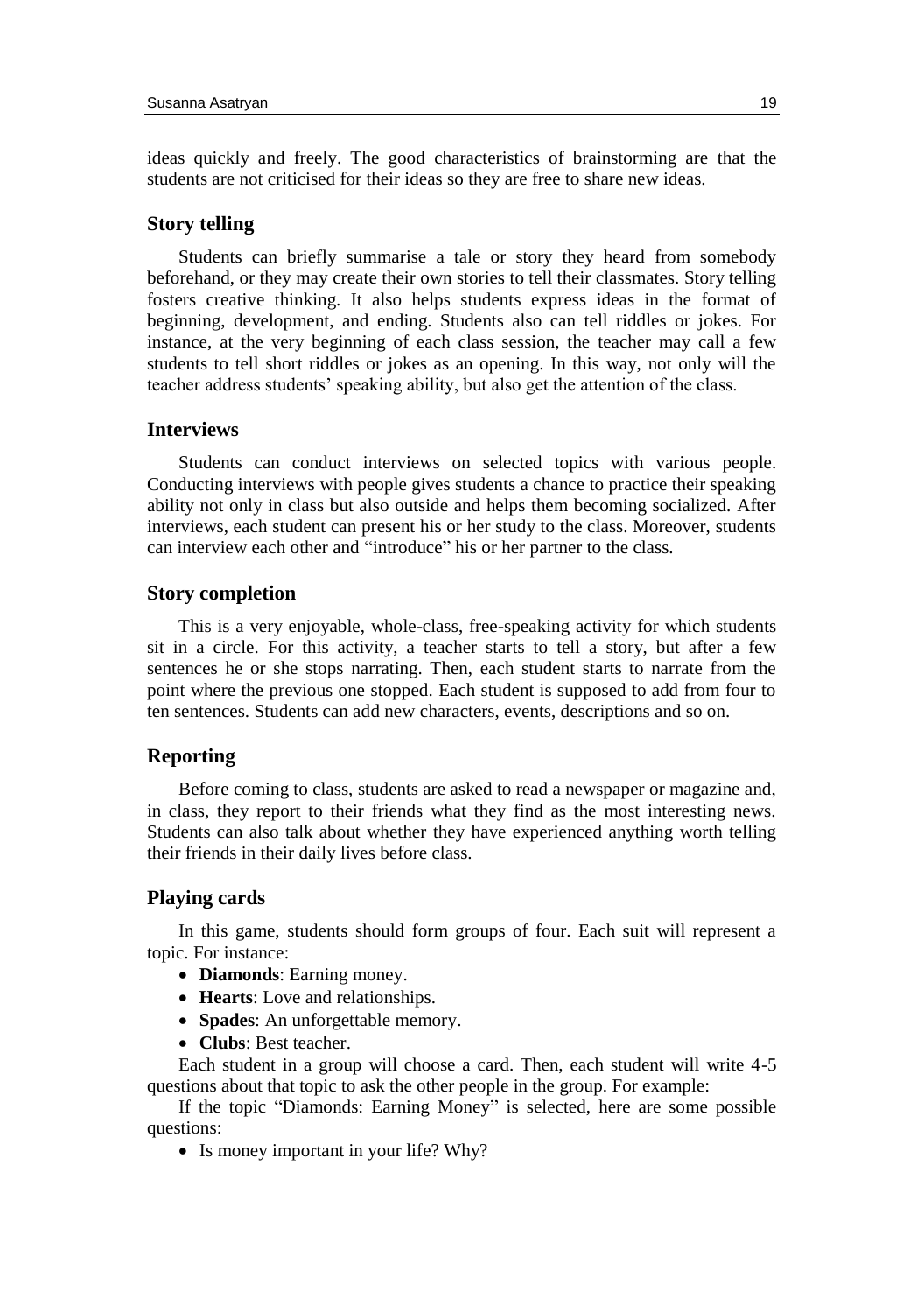- What is the easiest way of earning money?
- What do you think about lottery? Etc.

However, the teacher should state at the very beginning of the activity that students are not allowed to prepare yes-no questions, because by saying yes or no students get little practice in spoken language production. Rather, students ask openended questions to each other so that they reply in complete sentences.

#### **Picture narrating**

This activity is based on several sequential pictures. Students are asked to tell the story taking place in the sequential pictures by paying attention to the criteria provided by the teacher as a rubric. Rubrics can include the vocabulary or structures they need to use while narrating.

#### **Description**

The teachers can use this technique to evoke interaction in class. For this account they can introduce different objects, pictures, phenomena, events, etc., to make the students talk.

Below we suggest the followings:

- *Describe a famous park or recreation area in your home country.*
- *Describe an interesting neighbor you have had.*
- *Describe something you could never give away.*
- *Describe a place you will never forget.*
- *Describe a sporting event you attended recently.*
- *Describe a memorable birthday celebration.*
- *Describe a place you go for recreation or exercise.*
- *Describe your childhood home.*
- *Describe someone you respect deeply.*
- *Describe the nightlife in a city you are familiar with.*
- **Picture describing** This is another way to organise description activity in class. For this activity students can form groups and each group is given a different picture. Students discuss the picture with their groups, and then a spokesperson for each group describes the picture to the whole class. This activity fosters the creativity and imagination of the learners as well as their public speaking skills.
- **Find the differences –** For this activity students can work in pairs and each couple is given two different pictures, for example, picture of boys playing football and another picture of girls playing tennis. Students in pairs discuss the similarities and/or differences in the pictures.

This is not the complete list of interactive procedures in class. The activities are different according to their context, format and difficulty. So, interaction is successful, if it is based on a knowledge and successful performance of turn-taking. Speakers should use various discourse markers to benefit time (*ummm... well... you know...*), to start a turn (*well... I'd just like to say...*) or to mark the beginning or the end of a segment (*right... now... anyway...*).

There are some categories of discourse, such as: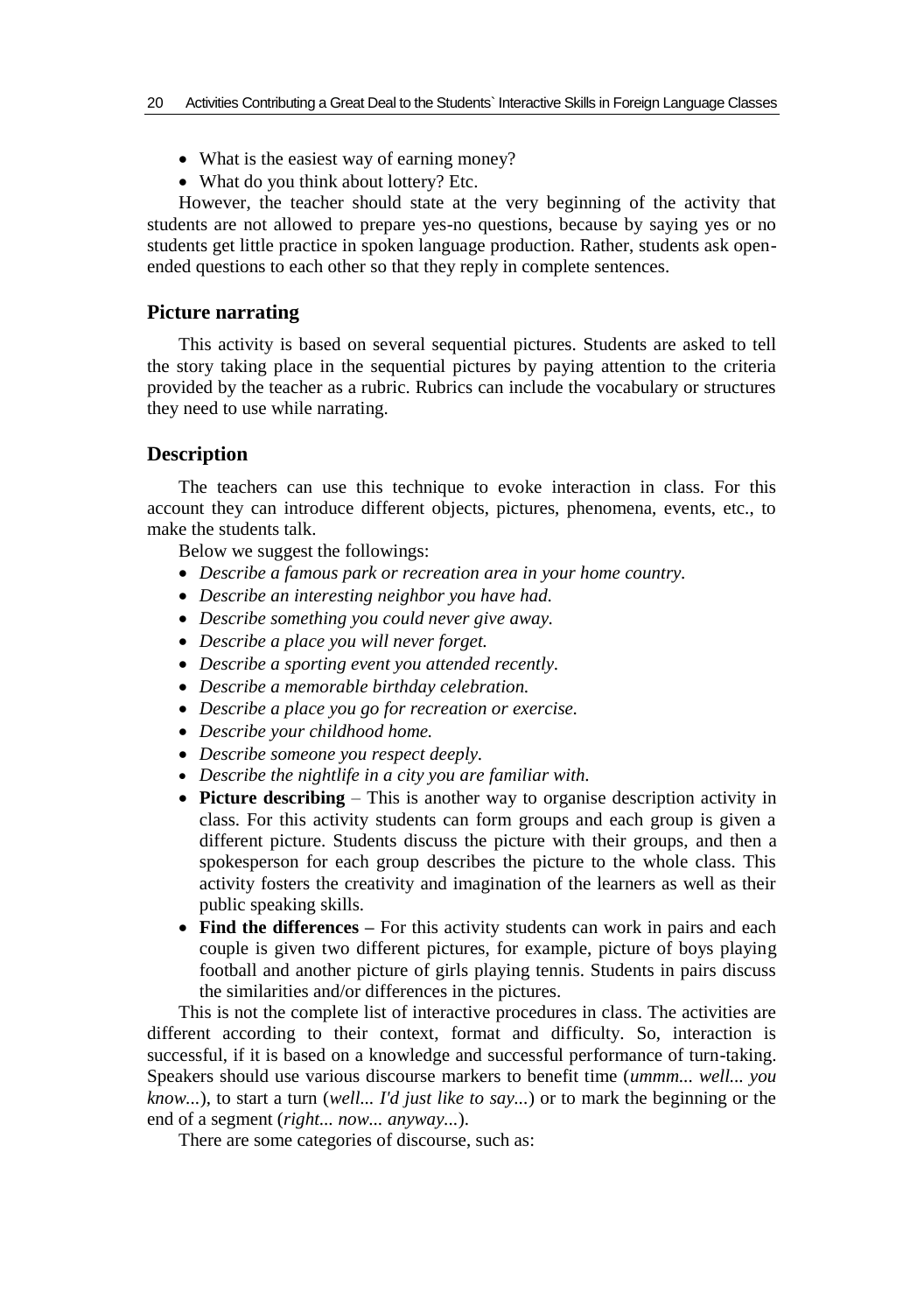#### **Conversational openings**:

- *How are you?*
- *That's a nice dog.*
- *At last some sunshine.*

#### **Interrupting**:

*Sorry to interrupt, but...*

# **Topic shift**:

*Oh, by the way, that reminds me...*

#### **Closings**:

- *It's been nice talking to you...*
- *Well, I don't want to keep you from your work... we must get together sometime.*

The interactive teacher should be fully aware of the dynamics in in classroom. The success of classroom learning is very much dependent on how students relate to each other, what the classroom environment is, how effectively students cooperate and communicate with each other, and of course what roles the teacher and learners play.

Teachers can play many roles in the course of teaching:

- the teacher as a master controller:
- the teacher as a manager:
- the teacher as a director;
- the teacher as a resource:
- $\bullet$  the teacher as a facilitator:
- the teacher as a partner.

As P. Ur states, the good language-teacher combines the following qualities that are interwoven:

- pedagogical skills;
- technical knowledge;
- interpersonal skills;
- personal qualities.

## **Good Language-Teacher Characteristics**:

- technical knowledge;
- pedagogical skills;
- personal qualities;
- $\bullet$  interpersonal skills (Ur, 2012, pp. 284-286).

Here we suppose that teachers should take into consideration the following tips while encouraging interaction in class:

- Provide maximum opportunity to students to speak the target language by providing a rich environment that contains collaborative work, authentic materials and tasks, and shared knowledge.
- Try to involve each student in speaking activity; for this aim, motivate the learners for their active participation.
- Reduce teacher speaking time in class while increasing student speaking time.
- Indicate positive signs when commenting on a student's response.